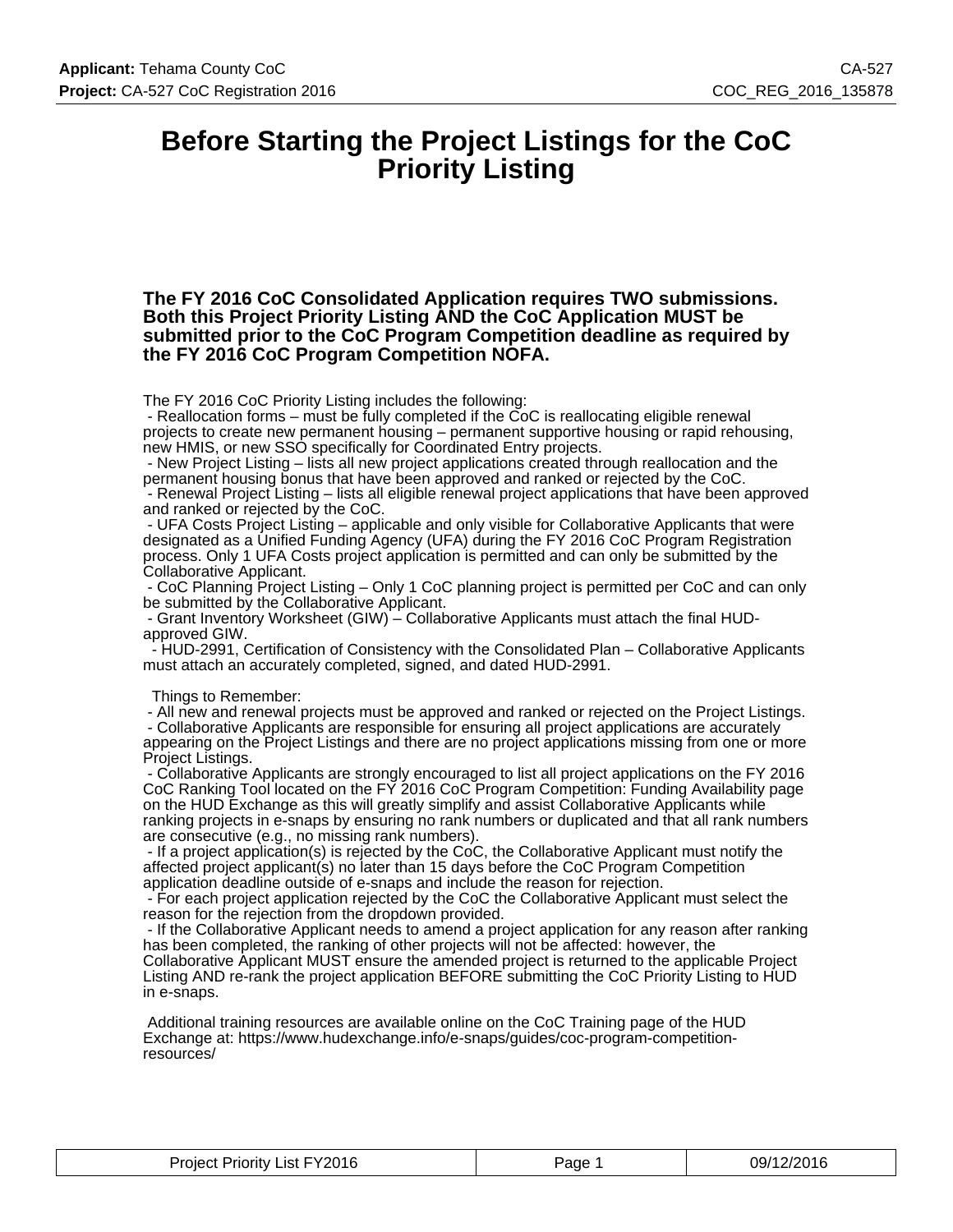### **1A. Continuum of Care (CoC) Identification**

#### **Instructions:**

The fields on this screen are read only and reference the information entered during the CoC Registration process. Updates cannot be made at this time. If the information on this screen is not correct, contact the HUD Exchange Ask A Question (AAQ) at https://www.hudexchange.info/ask-a-question/.

**Collaborative Applicant Name:** Northern Valley Catholic Social Services

| Project Priority List FY2016 | Page 2 | 09/12/2016 |
|------------------------------|--------|------------|
|------------------------------|--------|------------|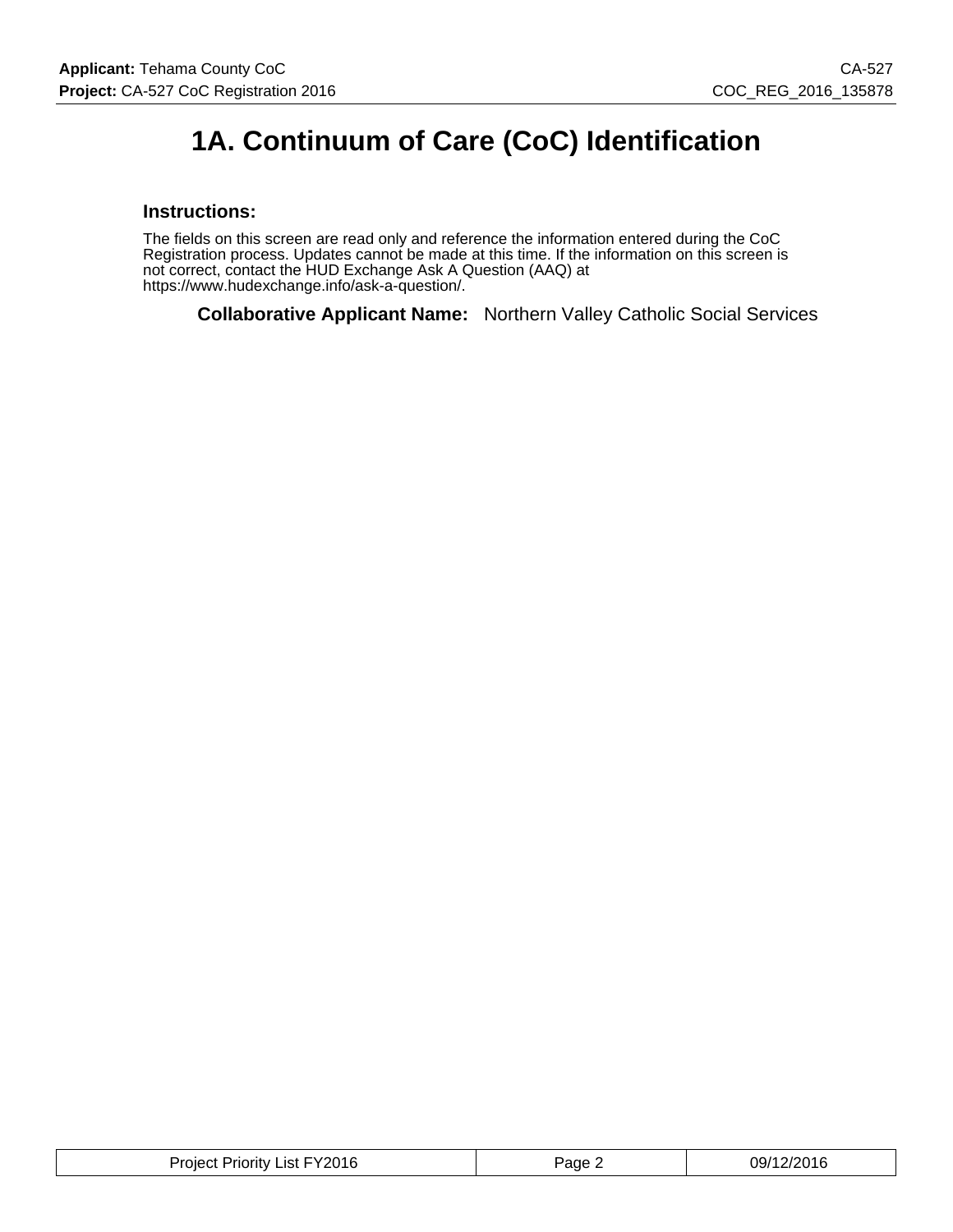### **2. Reallocation**

#### **Instructions:**

For guidance on completing this form, please reference the FY 2016 CoC Priority Listing Detailed Instructions. Submit technical question to the e-snaps HUD Exchange Ask A Question (AAQ) at https://www.hudexchange.info/get-assistance/.

**2-1. Is the CoC reallocating funds from one or** No **more eligible renewal grant(s) that will expire in calendar year 2017 into one or more new projects?**

| List FY2016<br>Project<br>Priority ∴ | Page | 2/2016<br>09/1 |
|--------------------------------------|------|----------------|
|--------------------------------------|------|----------------|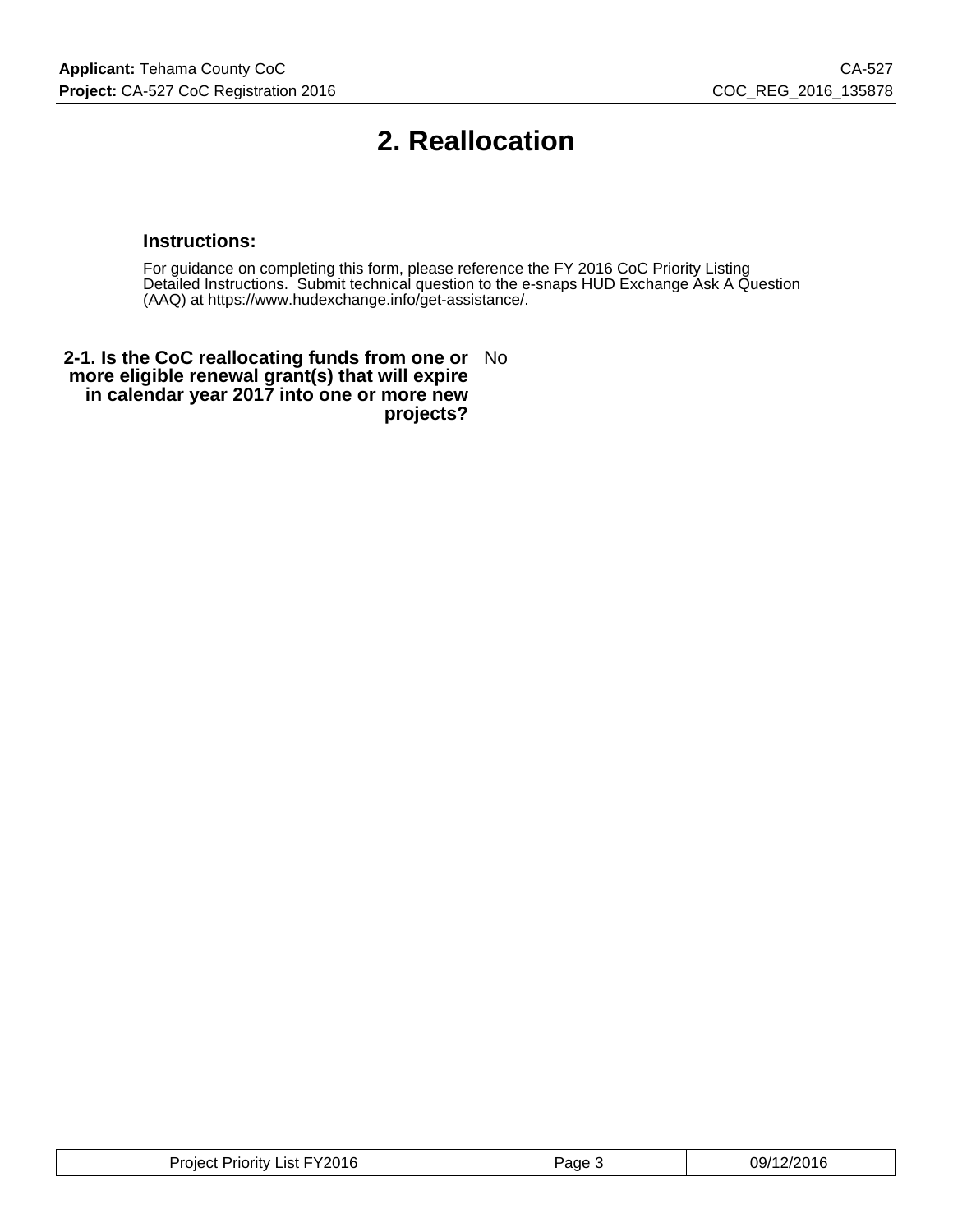### **3. Reallocation - Grant(s) Eliminated**

**CoCs that are reallocating eligible renewal project funds to create a new project application – as detailed in the FY 2016 CoC Program Competition NOFA – may do so by eliminating one or more expiring eligible renewal projects. CoCs that are eliminating eligible renewal projects entirely must identify those projects on this form.**

| Amount Available for New Project:<br>(Sum of All Eliminated Projects)                                                                                                      |  |  |  |  |  |
|----------------------------------------------------------------------------------------------------------------------------------------------------------------------------|--|--|--|--|--|
| $ $ \$0                                                                                                                                                                    |  |  |  |  |  |
| <b>Eliminated Project</b><br><b>Type of Reallocation</b><br><b>Grant Number</b><br><b>Component Type</b><br>Annual<br><b>Eliminated</b><br><b>Name</b><br>Renewa<br>Amount |  |  |  |  |  |
| This list contains no items                                                                                                                                                |  |  |  |  |  |

| <b>Project Priority List FY2016</b><br>_____ | Page | 09/12/2016 |
|----------------------------------------------|------|------------|
|----------------------------------------------|------|------------|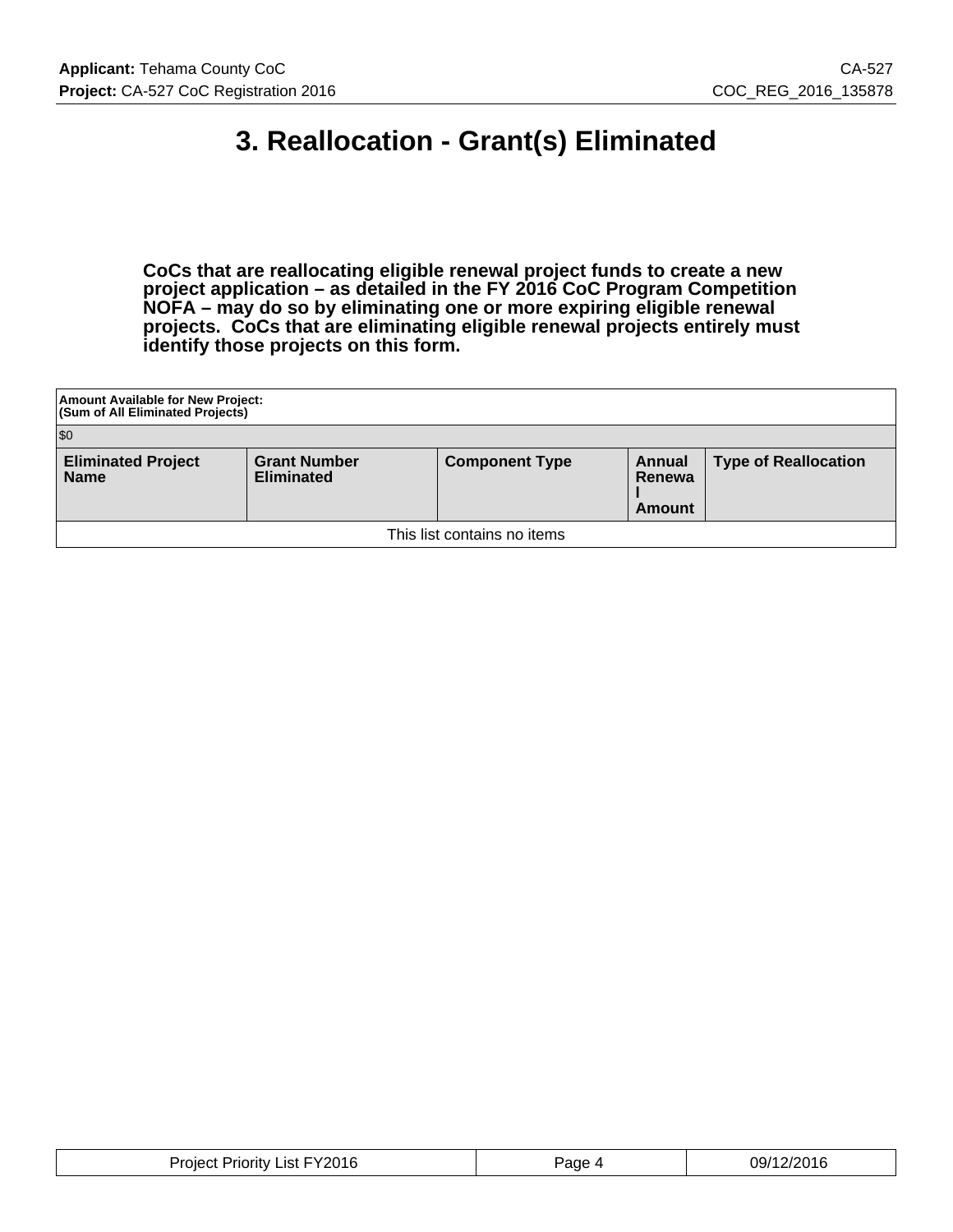### **4. Reallocation - Grant(s) Reduced**

**CoCs that are reallocating eligible renewal project funds to create a new project application – as detailed in the FY 2016 CoC Program Competition NOFA – may do so by reducing one or more expiring eligible renewal projects. CoCs that are reducing eligible renewal projects entirely must identify those projects on this form.**

| <b>Amount Available for New Project</b><br>(Sum of All Reduced Projects)                                                                                                                                      |  |  |  |  |  |  |
|---------------------------------------------------------------------------------------------------------------------------------------------------------------------------------------------------------------|--|--|--|--|--|--|
| $ $ \$0                                                                                                                                                                                                       |  |  |  |  |  |  |
| <b>Reduced Project</b><br><b>Reduced Grant</b><br><b>Reallocation Type</b><br>Amount available<br>Annual<br>Amount<br><b>Number</b><br><b>Name</b><br><b>Retained</b><br>for new project<br>Renewal<br>Amount |  |  |  |  |  |  |
| This list contains no items                                                                                                                                                                                   |  |  |  |  |  |  |

| <b>Project Priority List FY2016</b> | <sup>o</sup> age 5 | 09/12/2016 |
|-------------------------------------|--------------------|------------|
|-------------------------------------|--------------------|------------|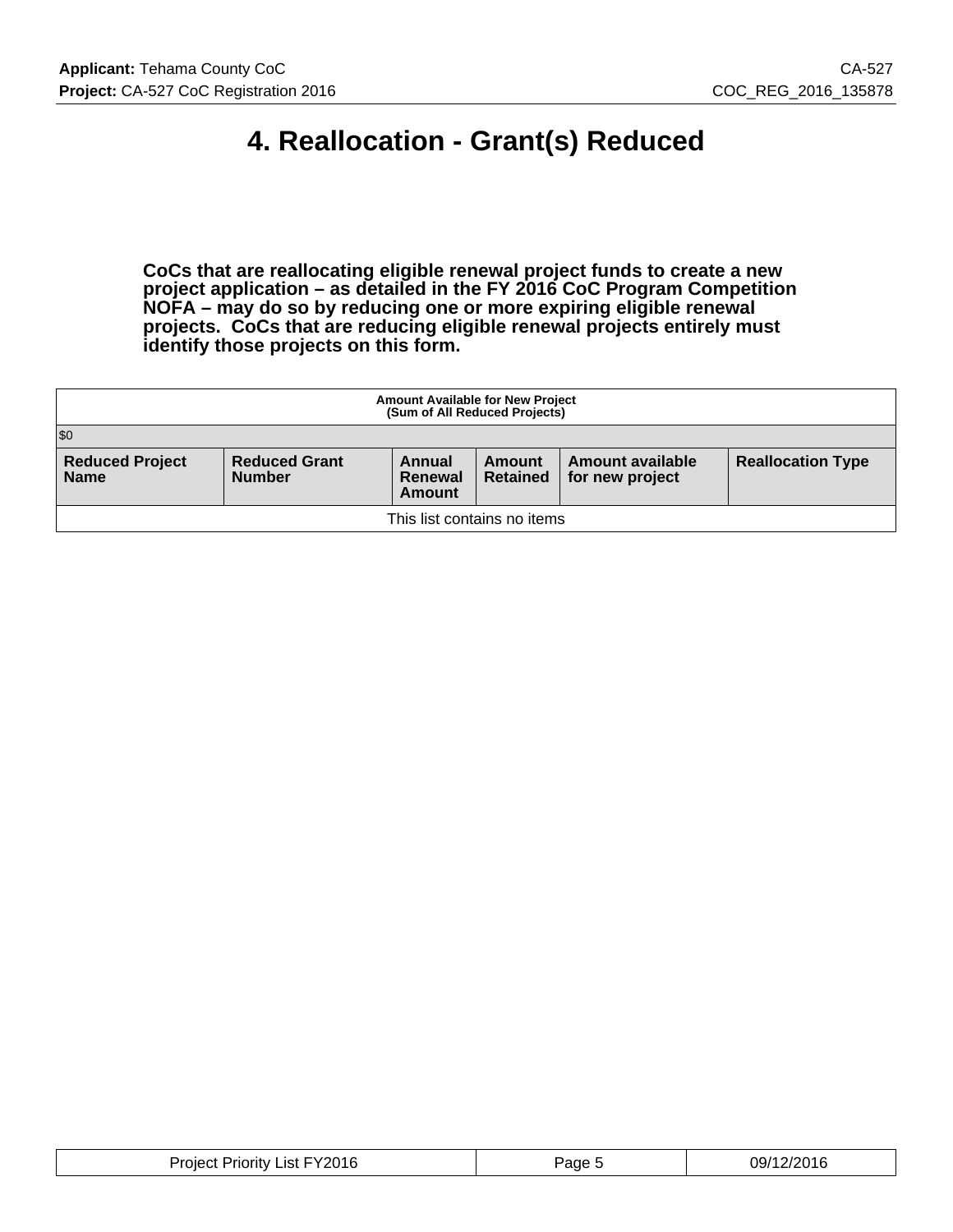### **5. Reallocation - New Project(s)**

**Collaborative Applicants must complete each field on this form that identifies the new project(s) the CoC created through the reallocation process.**

**Sum of All New Reallocated Project Requests (Must be less than or equal to total amount(s) eliminated and/or reduced)**

| \$0                         |                                   |                                 |                           |                          |
|-----------------------------|-----------------------------------|---------------------------------|---------------------------|--------------------------|
| <b>Current Priority #</b>   | <b>New Project</b><br><b>Name</b> | <b>Component</b><br><b>Type</b> | <b>Transferred Amount</b> | <b>Reallocation Type</b> |
| This list contains no items |                                   |                                 |                           |                          |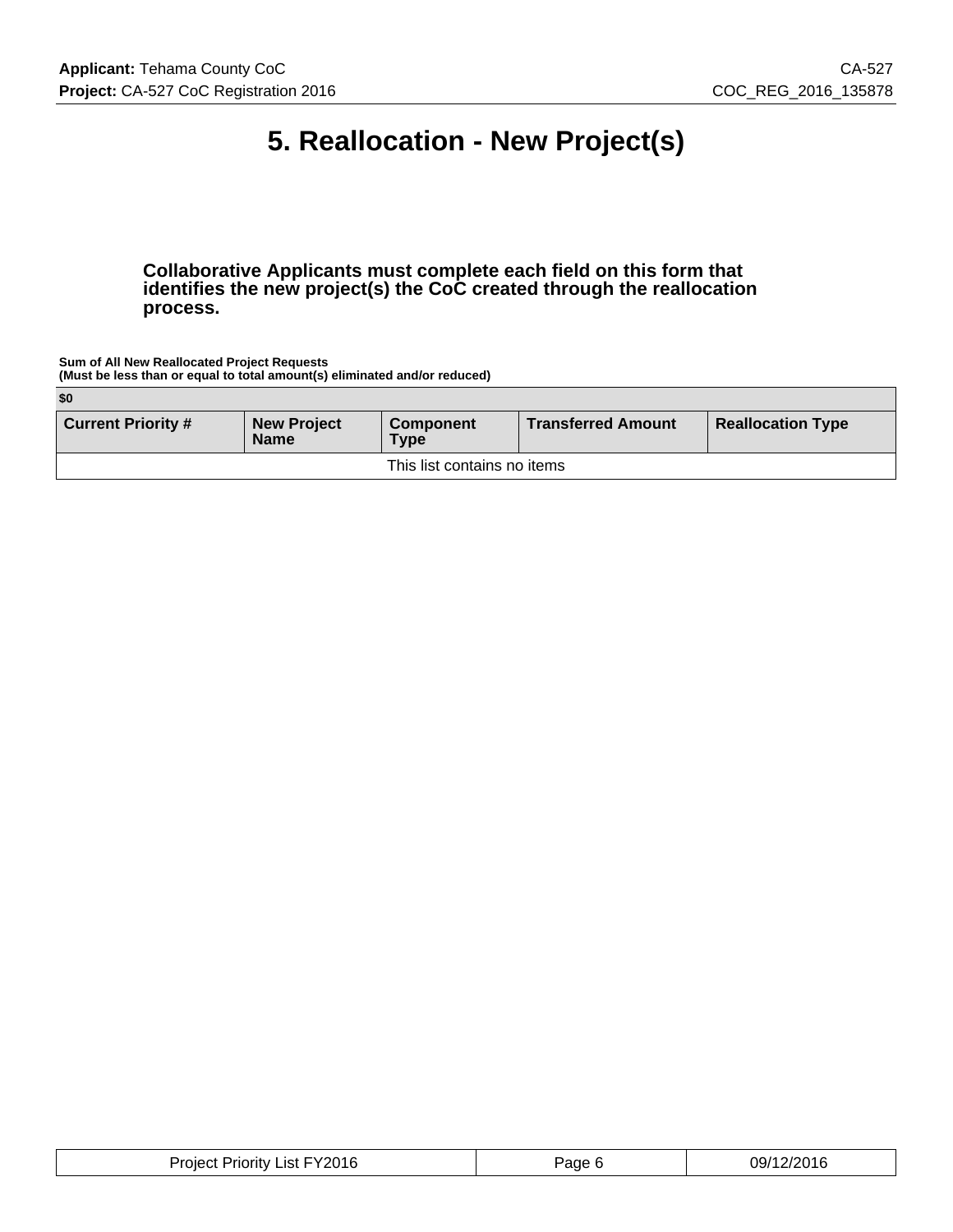#### **6. Reallocation: Balance Summary**

#### **Instructions**

For guidance on completing this form, please reference the FY 2016 CoC Priority Listing Detailed Instructions. Submit technical question to the e-snaps HUD Exchange Ask A Question (AAQ) at https://www.hudexchange.info/get-assistance/.

**6-1. Below is a summary of the information entered on the eliminated and reduced reallocation forms. The last field on this form, "Remaining Reallocation Balance" should equal zero. If there is a positive balance remaining, this means the amount of funds being eliminated or reduced are greater than the amount of funds requested for the new reallocated project(s). If there is a negative balance remaining, this means that more funds are being requested for the new reallocated project(s) than have been reduced or eliminated from other eligible renewal projects, which is not permitted.**

#### **Reallocation Chart: Reallocation Balance Summary**

| Reallocated funds available for new project(s): |     |
|-------------------------------------------------|-----|
| Amount requested for new project(s):            |     |
| <b>Remaining Reallocation Balance:</b>          | \$0 |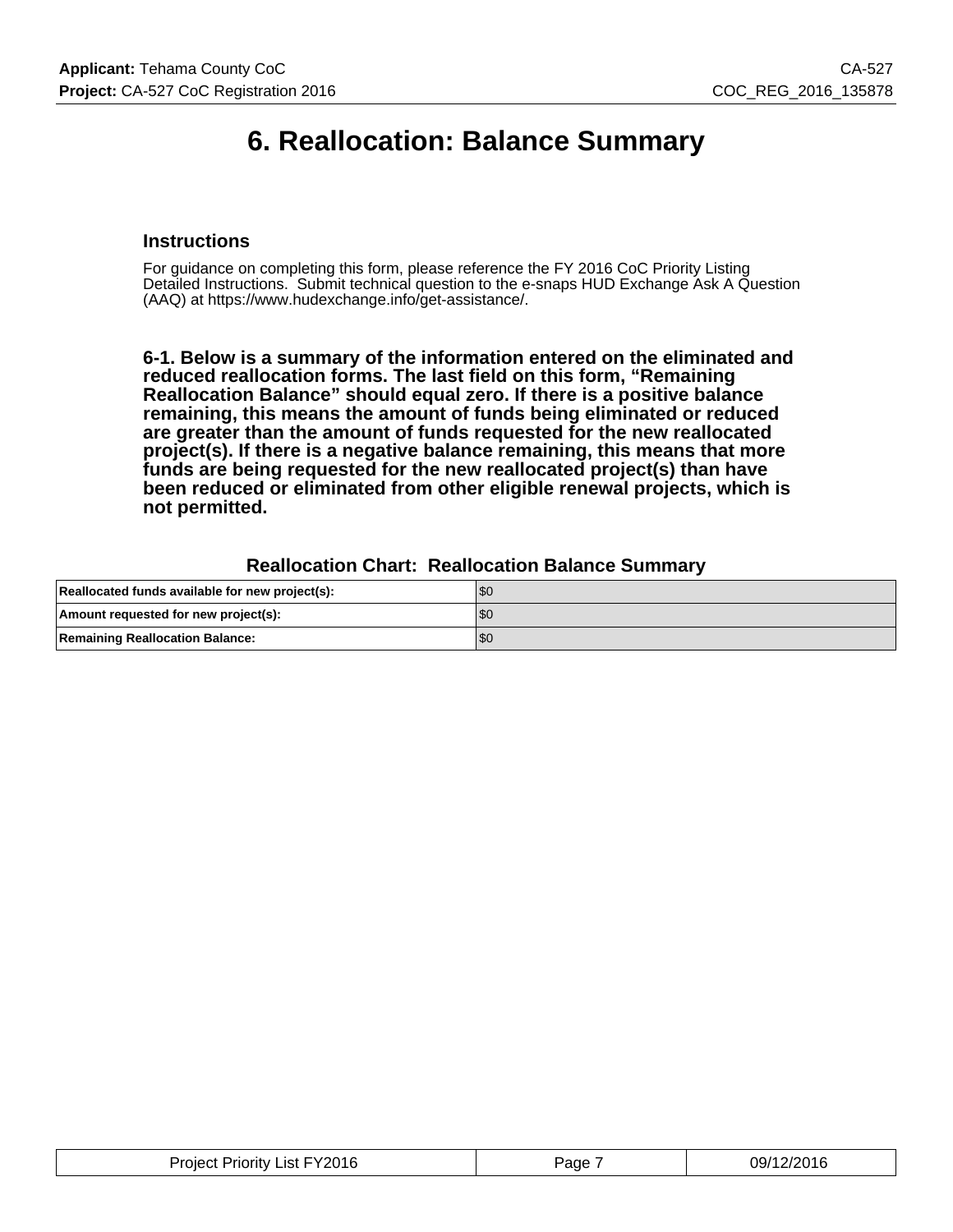### **Continuum of Care (CoC) New Project Listing**

#### **Instructions:**

Prior to starting the New Project Listing, Collaborative Applicants should carefully review the FY 2016 CoC Priority Listing Detailed Instructions and the CoC Priority Listing Instructional Guide.

To upload all new project applications that have been submitted to this CoC Project Listing, click on the "Update List" button. This process may take a few minutes based upon the number of new projects submitted that need to be located in the e-snaps system. The Collaborative Applicant may update each of the Project Listings simultaneously. The Collaborative Applicant can wait for the Project Listings to be updated or can log out of e-snaps and come back later to view the updated list(s). To review a project on the New Project Listing, click on the magnifying glass next to each project to view project details. To view the actual project application, click on the orange folder. If there are errors identified by the Collaborative Applicant, the project can be amended back to the project applicant to make the necessary changes by clicking on the amend icon. The Collaborative Applicant has the sole responsibility for ensuring all amended projects are resubmitted and appear on this project listing BEFORE submitting the CoC Priority Listing in e-snaps.

| <b>Project Name</b>  | Date<br><b>Submitted</b> | <b>Grant Term</b> | Applicant<br><b>Name</b> | <b>Budget</b><br><b>Amount</b> | Rank | <b>Comp Type</b> |
|----------------------|--------------------------|-------------------|--------------------------|--------------------------------|------|------------------|
| P.A.T.H. Rapid<br>Re | 2016-09-09<br>16.45      | Year              | POOR AND<br>THE HOME     | \$9,184                        |      | РH               |

| Project Priority List FY2016 | Page & | 09/12/2016 |
|------------------------------|--------|------------|
|------------------------------|--------|------------|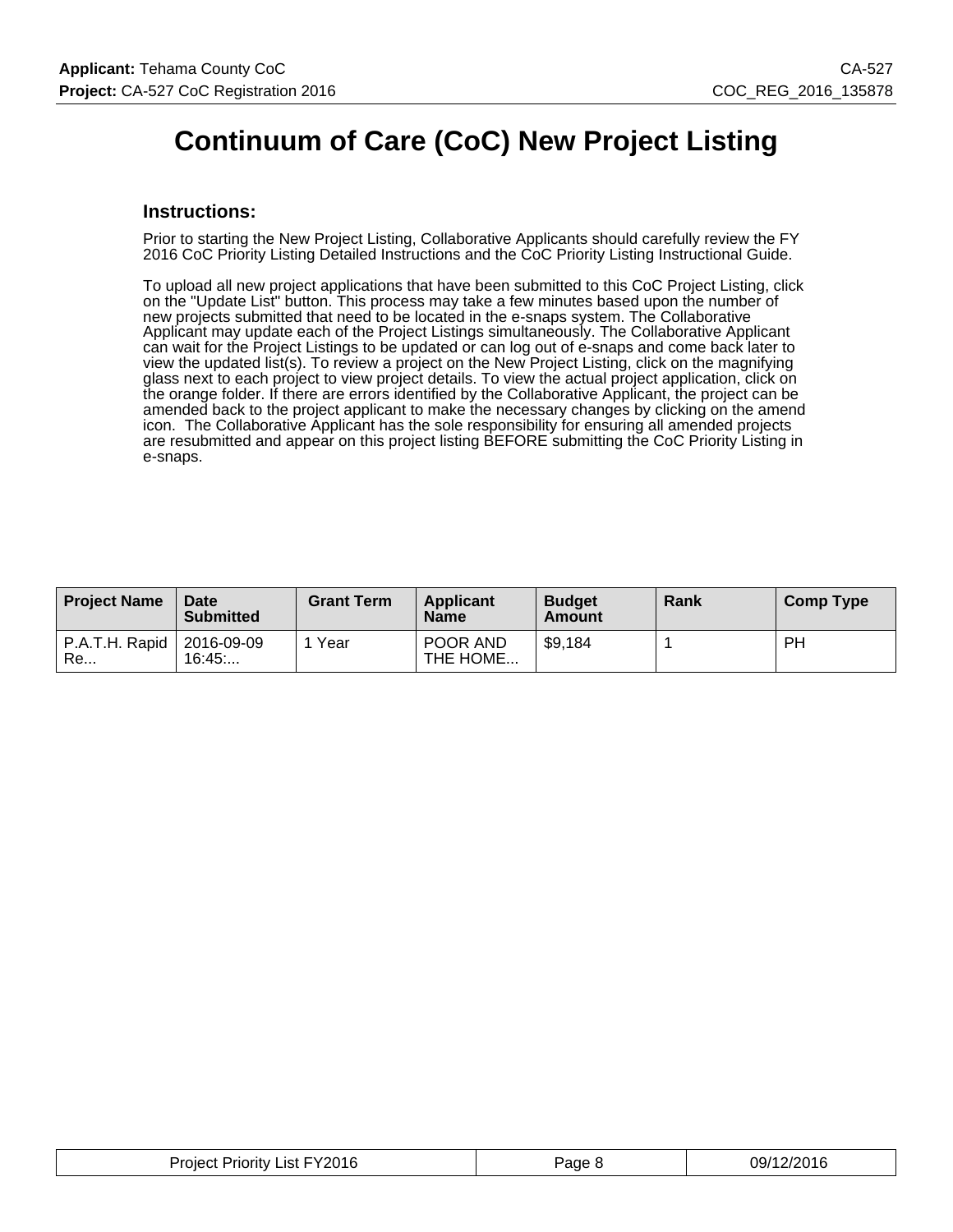### **Continuum of Care (CoC) Renewal Project Listing**

#### **Instructions:**

Prior to starting the New Project Listing, Collaborative Applicants should carefully review the FY 2016 CoC Priority Listing Detailed Instructions and the CoC Priority Listing Instructional Guide.

To upload all renewal project applications that have been submitted to this Renewal Project Listing, click on the "Update List" button. This process may take a few minutes based upon the number of renewal projects that need to be located in the e-snaps system. The Collaborative Applicant may update each of the Project Listings simultaneously. The Collaborative Applicant can wait for the Project Listings to be updated or can log out of e-snaps and come back later to view the updated list(s). To review a project on the Renewal Project Listing, click on the magnifying glass next to each project to view project details. To view the actual project application, click on the orange folder. If there are errors identified by the Collaborative Applicant, the project can be amended back to the project applicant to make the necessary changes by clicking on the amend icon. The Collaborative Applicant has the sole responsibility for ensuring all amended projects are resubmitted and appear on this project listing BEFORE submitting the CoC Priority Listing in e-snaps.

**The Collaborative Applicant certifies that there is a demonstrated need for all renewal permanent supportive housing and rapid re-housing projects listed on the Renewal Project Listing.**

**The Collaborative Applicant does not have any renewal permanent supportive housing or rapid re-housing renewal projects.** X

| <b>Project Name</b>         | Date<br><b>Submitted</b> | <b>Grant Term</b> | <b>Applicant</b><br><b>Name</b> | <b>Budget</b><br><b>Amount</b> | Rank | <b>Comp Type</b> |
|-----------------------------|--------------------------|-------------------|---------------------------------|--------------------------------|------|------------------|
| This list contains no items |                          |                   |                                 |                                |      |                  |

| <b>Project Priority List FY2016</b> | Page 9 | 09/12/2016 |
|-------------------------------------|--------|------------|
|-------------------------------------|--------|------------|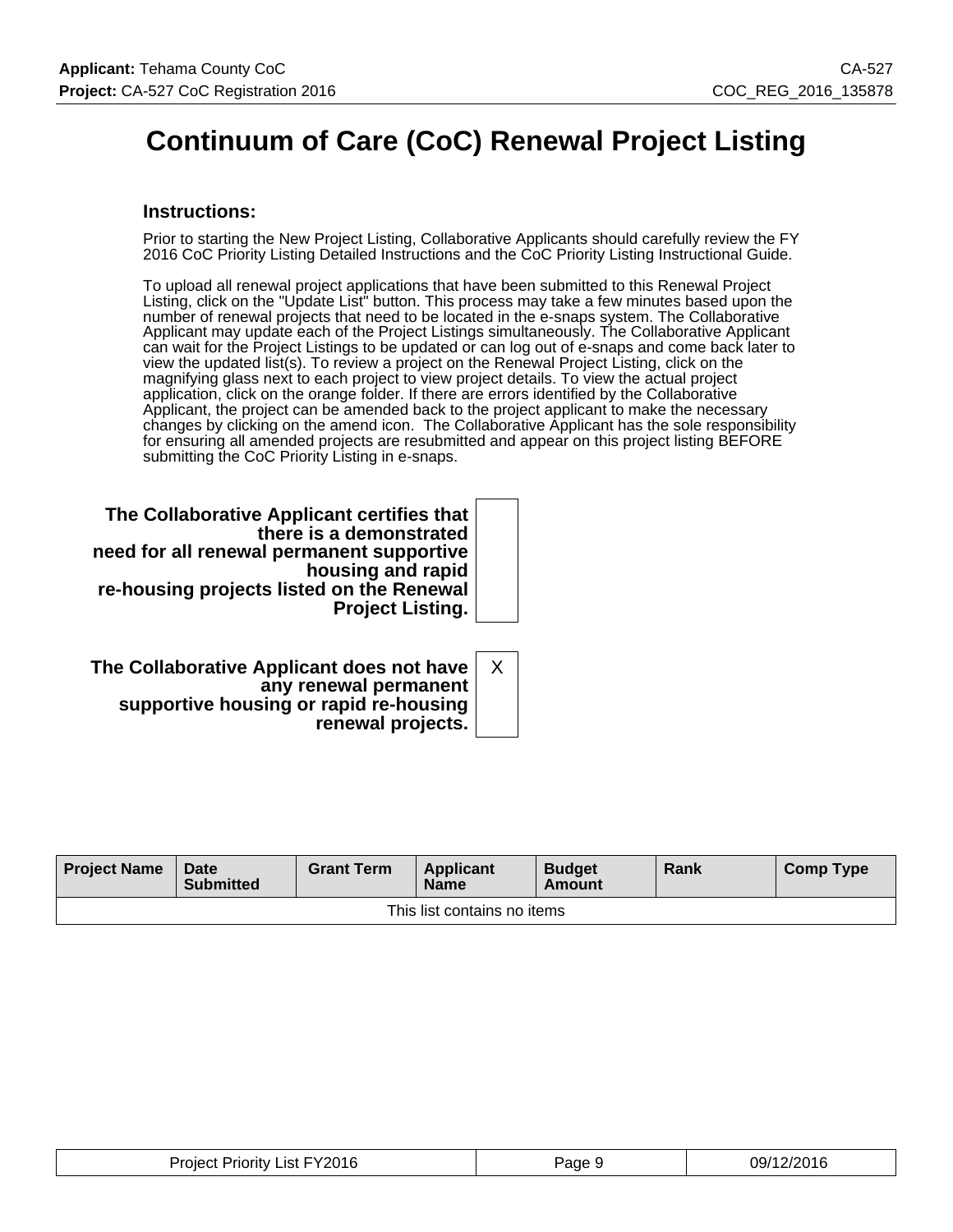### **Continuum of Care (CoC) Planning Project Listing**

#### **Instructions:**

Prior to starting the New Project Listing, Collaborative Applicants should carefully review the FY 2016 CoC Priority Listing Detailed Instructions and the CoC Priority Listing Instructional Guide.

 To upload the CoC planning project application that has been submitted to this CoC Planning Project Listing, click on the "Update List" button. This process may take a few minutes as the project will need to be located in the e-snaps system. The Collaborative Applicant may update each of the Project Listings simultaneously. The Collaborative Applicant can wait for the Project Listings to be updated or can log out of e-snaps and come back later to view the updated list(s). To review the CoC Planning Project Listing, click on the magnifying glass next to view the project details. To view the actual project application, click on the orange folder. If there are errors identified by the Collaborative Applicant, the project can be amended back to the project applicant to make the necessary changes by clicking on the amend icon. The Collaborative Applicant has the sole responsibility for ensuring all amended projects are resubmitted and appear on this project listing BEFORE submitting the CoC Priority Listing in e-snaps.

Only one CoC Planning project application can be submitted and it must match the Collaborative Applicant information on the CoC Applicant Profile. Any additional CoC Planning project applications must be rejected.

| <b>Project Name</b>  | <b>Date Submitted</b> | <b>Grant Term</b> | <b>Applicant Name</b> | <b>Budget Amount</b> | <b>Comp Type</b>     |
|----------------------|-----------------------|-------------------|-----------------------|----------------------|----------------------|
| CA-527 CoC<br>Planni | 2016-09-12<br>18:13   | Year              | Northern Vallev<br>◡… | \$5,511              | CoC Planning<br>Proj |

| Project Priority List FY2016 | Page 10 | 09/12/2016 |
|------------------------------|---------|------------|
|------------------------------|---------|------------|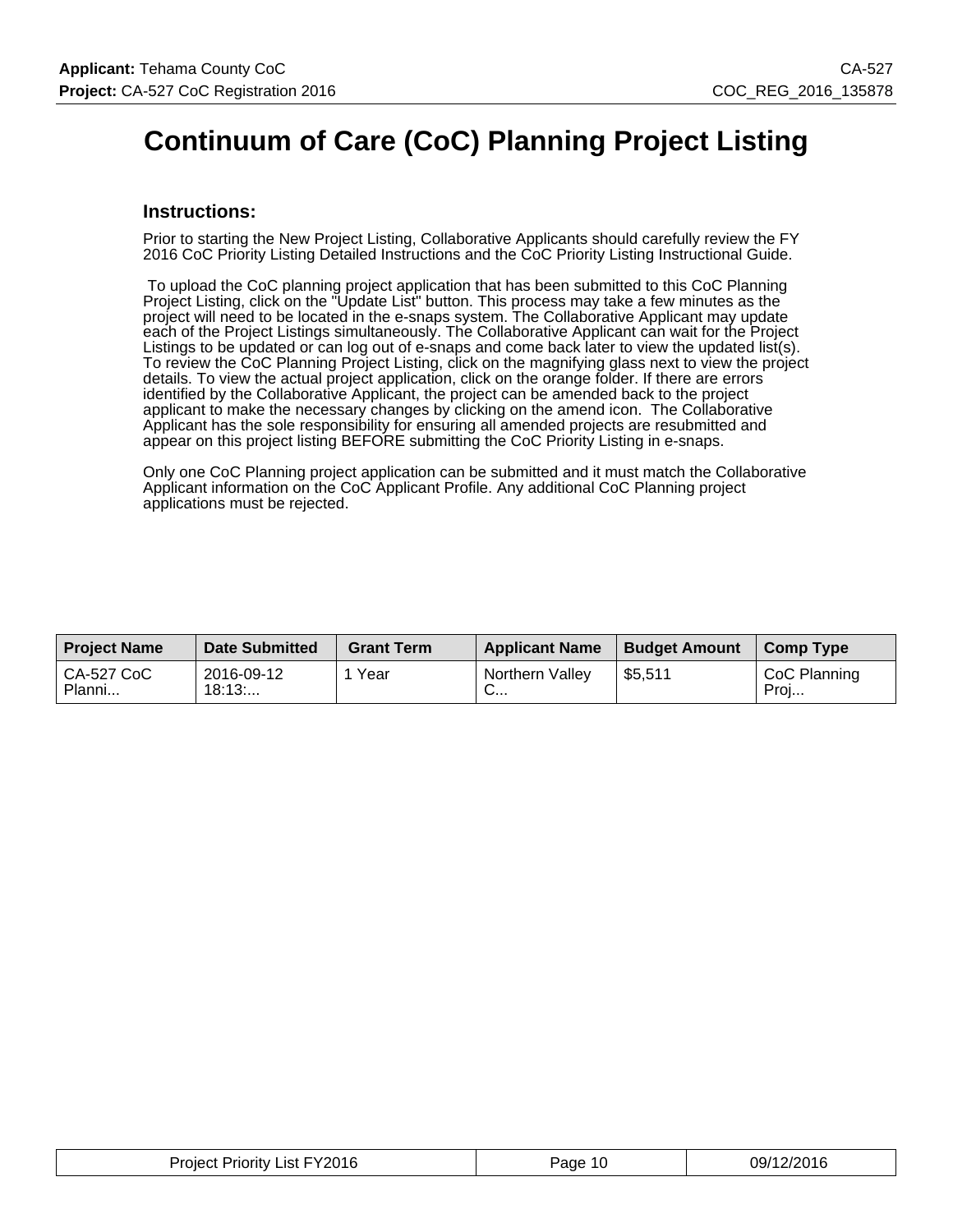## **Funding Summary**

#### **Instructions**

For additional information, carefully review the FY 2016 CoC Priority Listing Detailed Instructions and the CoC Priority Listing Instructional Guide.

This page contains the total budget summaries for each of the project listings for which the Collaborative Applicant approved and ranked or rejected project applications. The Collaborative Applicant must review this page to ensure the totals for each of the categories is accurate. The "Total CoC Request" indicates the total funding request amount the Collaborative Applicant will submit to HUD for funding consideration. As stated previously, only 1 UFA Cost project application (for UFA designated Collaborative Applicants only) and only 1 CoC Planning project application can be submitted and only the Collaborative Applicant designated by the CoC is eligible to request these funds.

| <b>Title</b>               | <b>Total Amount</b> |
|----------------------------|---------------------|
| Renewal Amount             | \$0                 |
| New Amount                 | \$9,184             |
| <b>CoC Planning Amount</b> | \$5,511             |
| <b>Rejected Amount</b>     | \$0                 |
| <b>TOTAL CoC REQUEST</b>   | \$14,695            |

| <b>Project Priority List FY2016</b> | Page 11 | 09/12/2016 |
|-------------------------------------|---------|------------|
|-------------------------------------|---------|------------|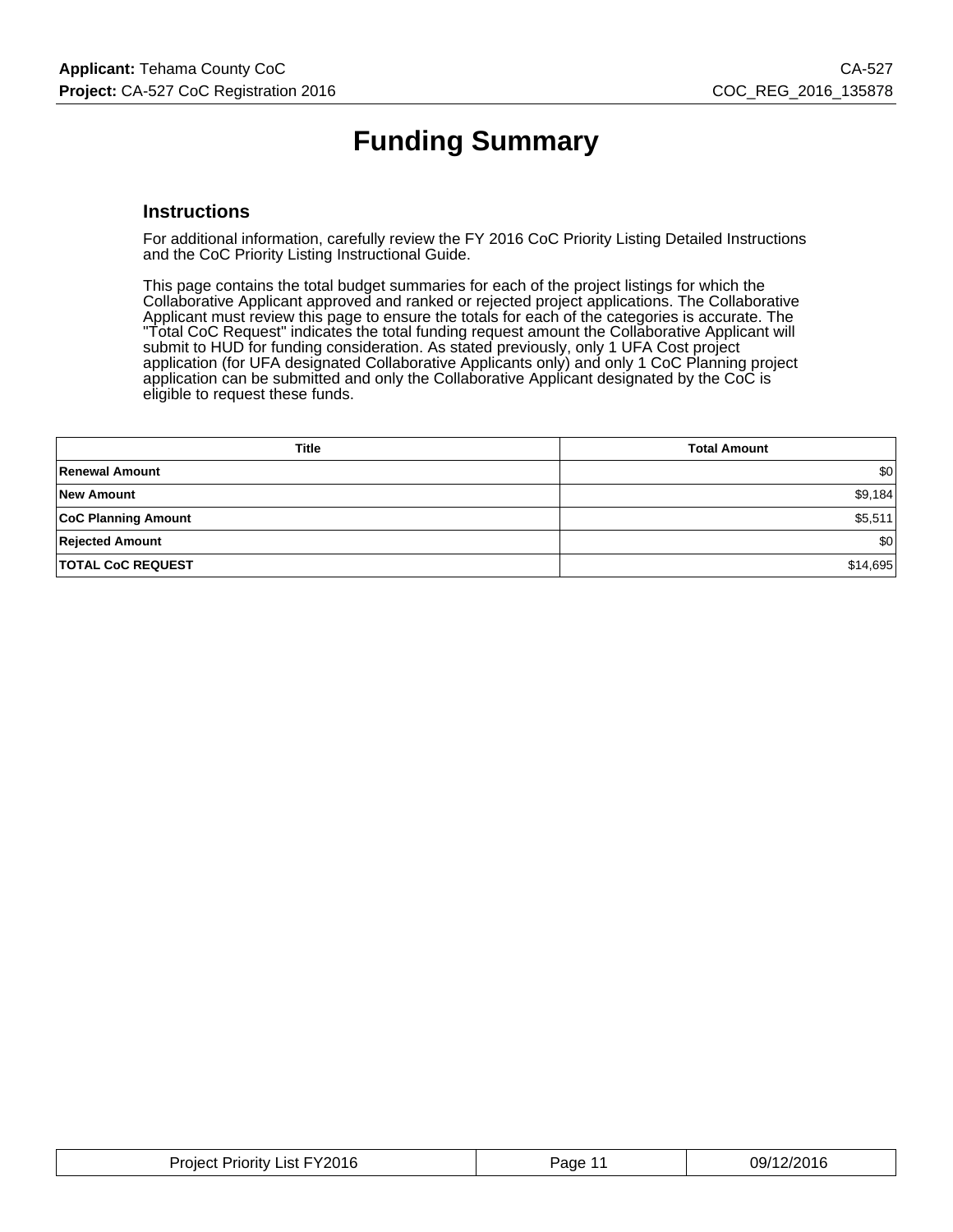### **Attachments**

| <b>Document Type</b>                                          | <b>Required?</b> | <b>Document Description</b> | Date Attached |
|---------------------------------------------------------------|------------------|-----------------------------|---------------|
| 1. Certification of Consistency<br>with the Consolidated Plan | Yes              | CA-527 - HCD Cert           | 09/06/2016    |
| 2. FY 2016 HUD-approved<br><b>Grant Inventory Worksheet</b>   | Yes              | CA-527 Approved 2           | 09/06/2016    |
| 3. FY 2016 Rank (from Project<br>Listing)                     | N <sub>0</sub>   | FY2016 Ranking Tool         | 09/12/2016    |
| 4. Other                                                      | No.              |                             |               |
| 5. Other                                                      | <b>No</b>        |                             |               |

| List FY2016<br>Project<br>Priority. | Page | 2/2016<br>09/1 |
|-------------------------------------|------|----------------|
|-------------------------------------|------|----------------|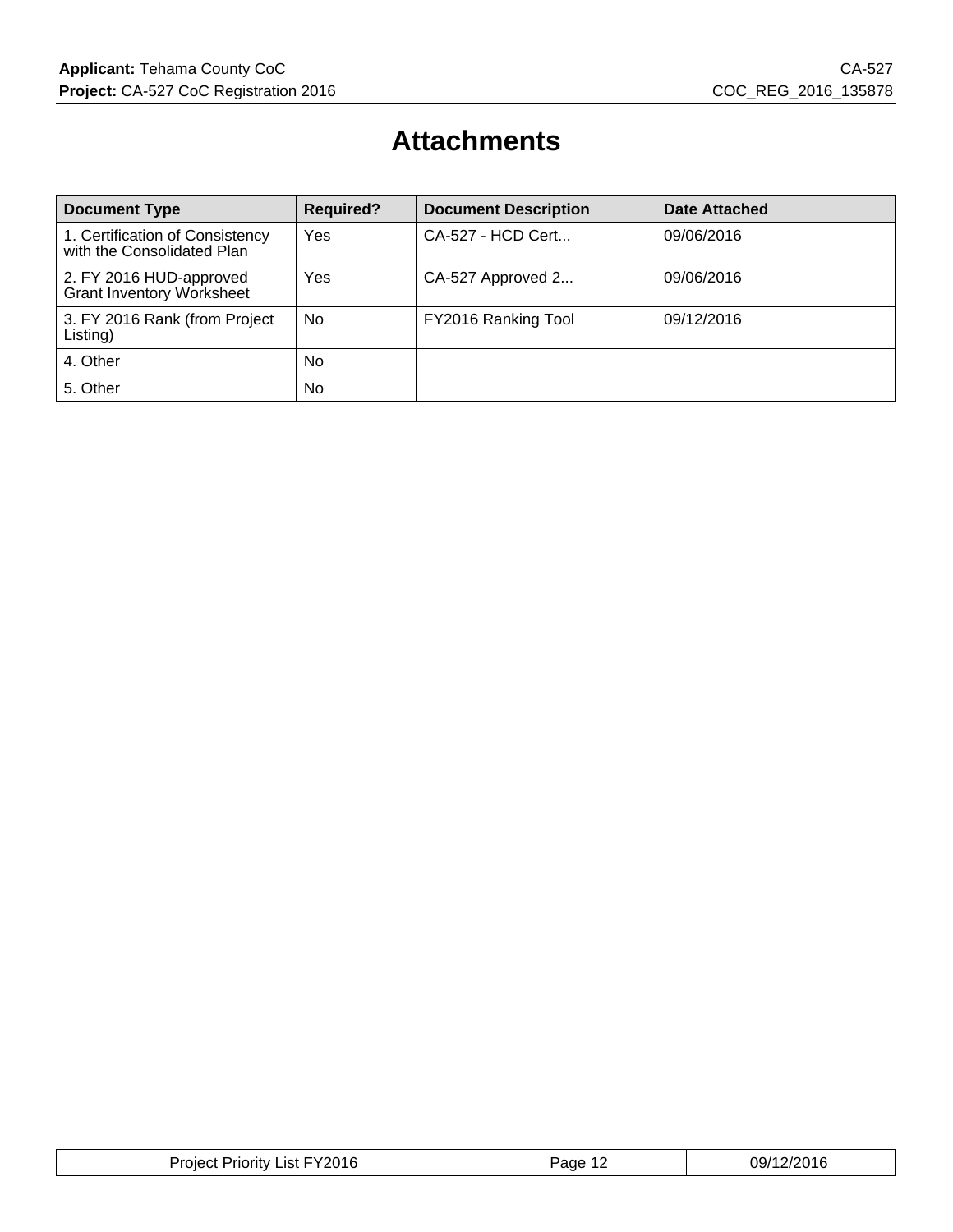### **Attachment Details**

**Document Description:** CA-527 - HCD Cert of Consistency with Con Plan

### **Attachment Details**

**Document Description:** CA-527 Approved 2016 GIW

## **Attachment Details**

**Document Description:** FY2016 Ranking Tool

# **Attachment Details**

**Document Description:**

# **Attachment Details**

**Document Description:**

| Y2016 <sup>-</sup><br>1.0.01<br>.ıst i<br>'rıorıtv<br>mect<br>$\sim$ $\sim$ $\sim$ $\sim$ $\sim$ $\sim$ $\sim$<br>____ |  | 79, |
|------------------------------------------------------------------------------------------------------------------------|--|-----|
|------------------------------------------------------------------------------------------------------------------------|--|-----|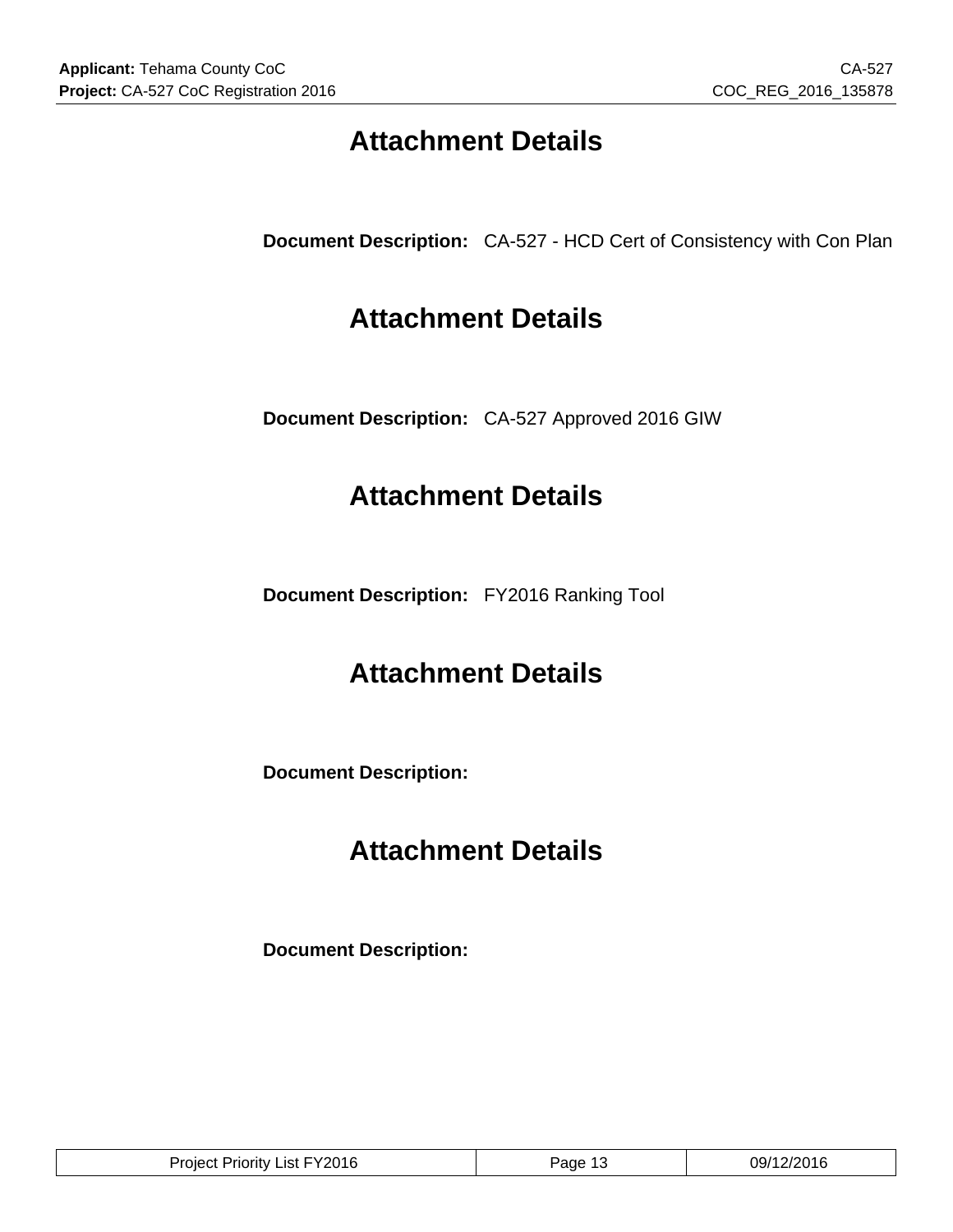#### **Submission Summary**

**WARNING: The FY2016 CoC Consolidated Application requires 2 submissions. Both this Project Priority Listing AND the CoC Consolidated Application MUST be submitted.**

#### **WARNING: The FY2016 CoC Consolidated Application requires 2 submissions. Both this Project Priority Listing AND the CoC Consolidated Application MUST be submitted.**

| Page                                    | <b>Last Updated</b> |  |
|-----------------------------------------|---------------------|--|
|                                         |                     |  |
| <b>Before Starting</b>                  | No Input Required   |  |
| <b>1A. Identification</b>               | 08/12/2016          |  |
| 2. Reallocation                         | 08/12/2016          |  |
| 3. Grant(s) Eliminated                  | No Input Required   |  |
| 4. Grant(s) Reduced                     | No Input Required   |  |
| 5. New Project(s)                       | No Input Required   |  |
| <b>6. Balance Summary</b>               | No Input Required   |  |
| <b>7A. CoC New Project Listing</b>      | 09/09/2016          |  |
| <b>7B. CoC Renewal Project Listing</b>  | No Input Required   |  |
| <b>7D. CoC Planning Project Listing</b> | 09/12/2016          |  |

| <b>Project Priority List FY2016</b> | Page 14 | 09/12/2016 |
|-------------------------------------|---------|------------|
|-------------------------------------|---------|------------|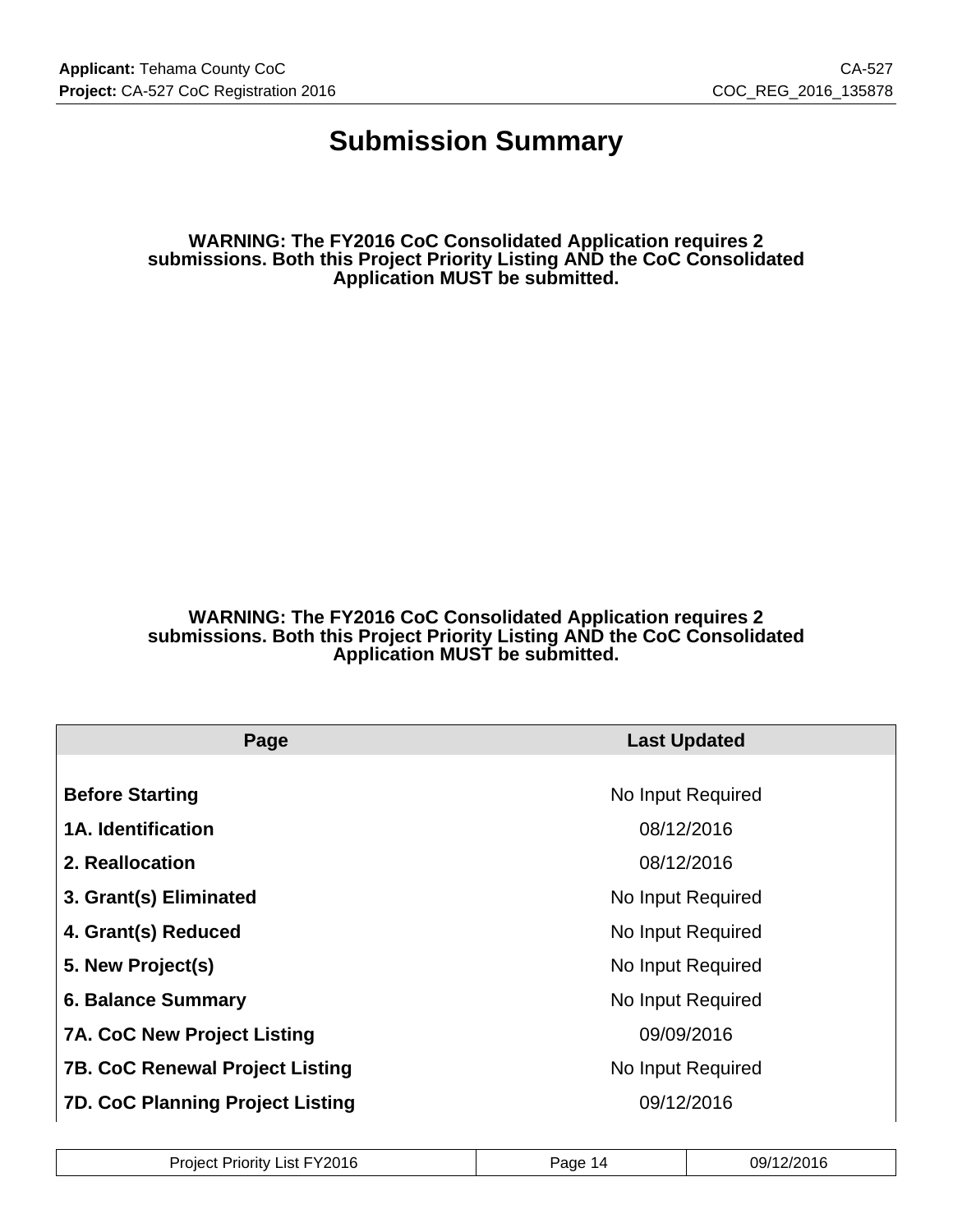#### **Attachments** 09/12/2016

**Submission Summary No Input Required No Input Required** 

| Project Priority List FY2016 | Page<br>ں ا | 09/12/2016 |
|------------------------------|-------------|------------|
|------------------------------|-------------|------------|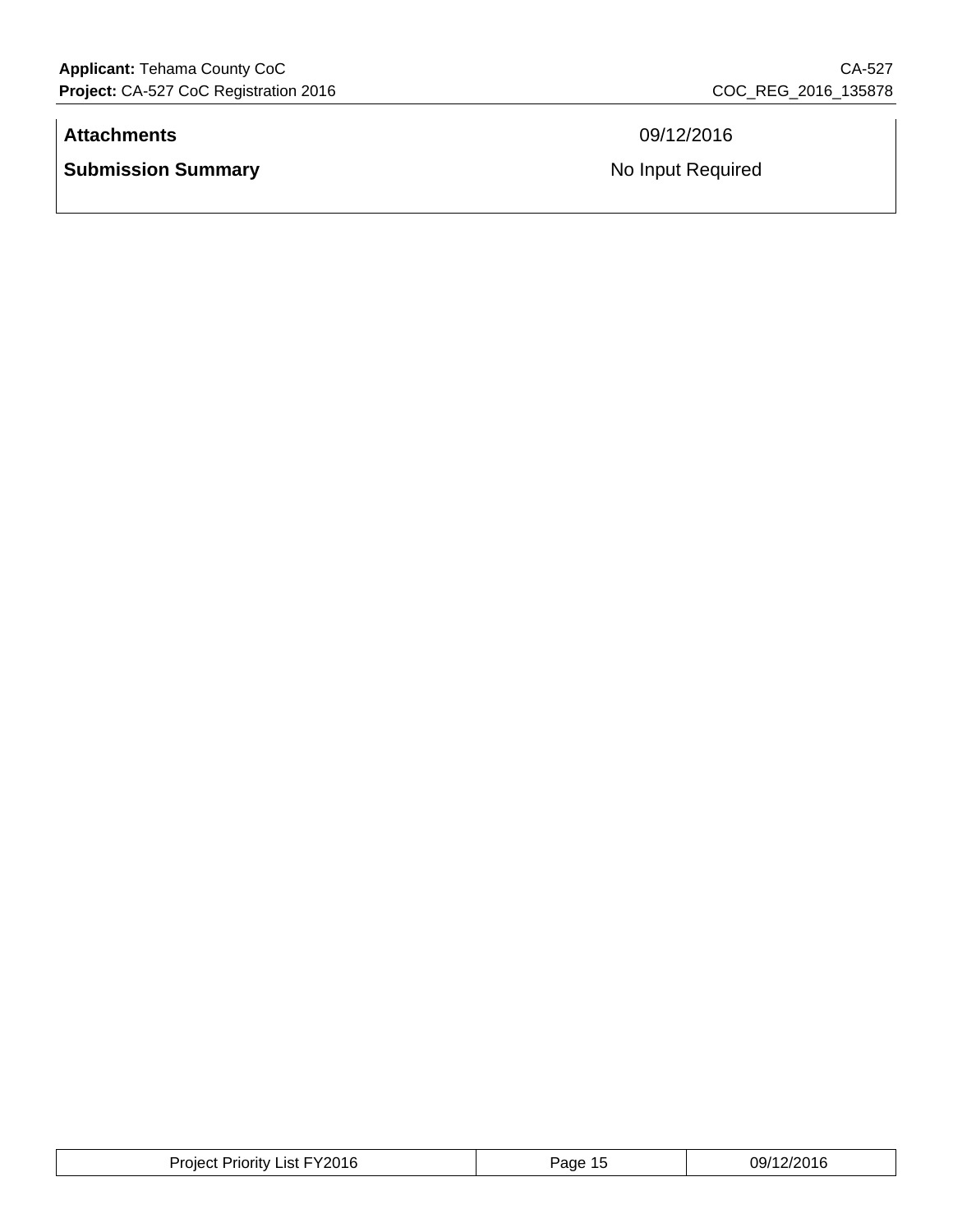# **Certification of Consistency**<br>with the Consolidated Plan

**U.S. Department of Housing<br>and Urban Development** 

I certify that the proposed activities/projects in the application are consistent with the jurisdiction's current, approved Con solidated Plan. (Type or clearly print the following information:)

| Applicant Name:                                                       | Tehama County Continuum of Care  |  |
|-----------------------------------------------------------------------|----------------------------------|--|
| Project Name:                                                         | Multiple Projects (see attached) |  |
| Location of the Project:                                              | Tehama County California         |  |
|                                                                       |                                  |  |
| Name of the Federal<br>Program to which the<br>applicant is applying: | FY2016 Continuum of Care Program |  |
|                                                                       |                                  |  |
| Name of<br>Certifying Jurisdiction:                                   | State of California              |  |
| Certifying Official<br>of the Jurisdiction<br>Name:                   | $)$ ifrancesco<br>sin a          |  |
| Title:                                                                | anning and Evaluation            |  |
| Signature:                                                            |                                  |  |
|                                                                       |                                  |  |